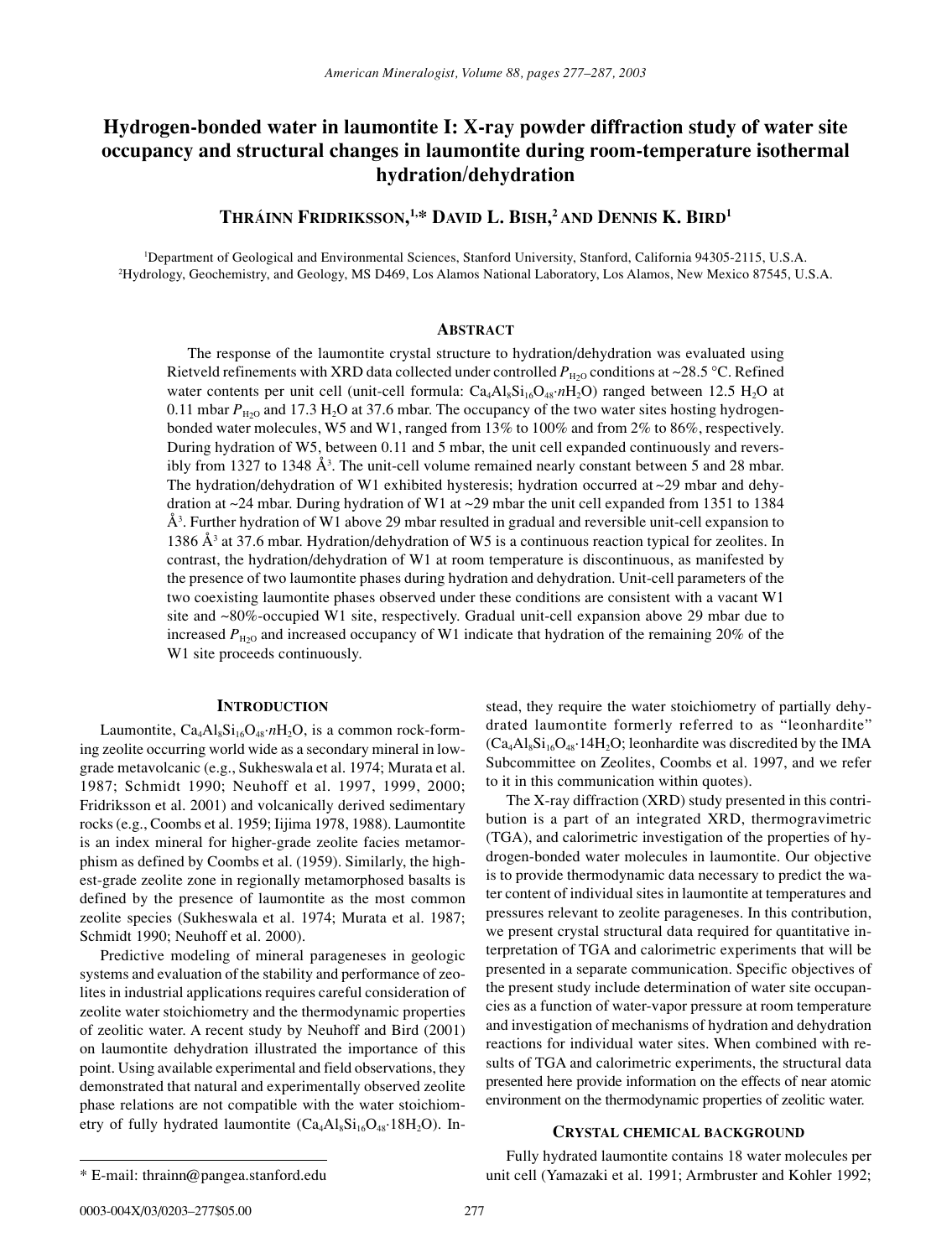Artioli and Ståhl 1993; Ståhl and Artioli 1993; Ståhl et al. 1996). When exposed to air (~50% relative humidity, *RH*) at room temperature, laumontite loses four water molecules (Yamazaki et al. 1991), resulting in "leonhardite" stoichiometry with 14 water molecules per unit cell (Coombs 1952). Further drying at room temperature (<5% *RH*) results in the loss of two more water molecules per unit cell  $(Ca_4Al_8Si_{16}O_{48}\cdot 12H_2O; Yamazaki$ et al. 1991). Recent crystal-structure refinements have shown that 12 of the 18 water molecules in the laumontite unit cell are associated with the extraframework  $Ca<sup>2+</sup>$  ions, whereas the remaining six are hydrogen bonded to framework O atoms and the water molecules hydrating  $Ca^{2+}$  (Artioli et al. 1989; Armbruster and Kohler 1992; Artioli and Ståhl 1993; Ståhl and Artioli 1993; Ståhl et al. 1996). Crystal-structure refinements using single-crystal neutron diffraction data measured at 15 K (Artioli et al. 1989) and single-crystal X-ray diffraction data measured at 100 K (Armbruster and Kohler 1992) have identified 11 and 7 distinct water sites in laumontite, respectively. However, some of these sites merge at higher temperatures, resulting in only four distinct water sites at and above room temperature (Artioli and Ståhl 1993; Ståhl and Artioli 1993; Ståhl et al. 1996) referred to as W1, W2, W5, and W8 (after Artioli et al. 1989). Two of these sites, W2 and W8 (containing four and eight water molecules per unit cell, respectively), solvate the  $Ca^{2+}$  ion. The remaining two, W1 and W5 (containing four and two water molecules per unit cell, respectively, in fully hydrated laumontite) are hydrogen bonded to framework O atoms and other water molecules. The four water sites are illustrated in Figure 1, which depicts the crystal structures of a fully hydrated laumontite and two partially dehydrated laumontites.

Ståhl et al. (1996) demonstrated by Rietveld refinements, using powder XRD data collected during stepwise heating of laumontite, that the water sites dehydrate sequentially. Most of the water at W1 was lost at 76  $\degree$ C, while the remaining water sites remained fully occupied. Upon further heating, 80% of the water at W5 was lost at ~100  $\degree$ C, and at 207  $\degree$ C 80% of the water at W2 was released. These observations are consistent with the results of room-temperature gravimetric experiments under controlled-*RH* conditions reported by Yamazaki et al. (1991) who found that zeolitic water is lost from laumontite in two abrupt steps. The sequence and stoichiometry of the hydration/dehydration steps reported by Yamazaki et al. (1991) suggest, by analogy to the results of Ståhl et al. (1996), that one step involves only the two water molecules on W5 and the other involves the four water molecules on W1.

Stepwise hydration/dehydration of laumontite, involving only one water site at each step, is a manifestation of the distinctly different energetic properties of these sites. This contrasts with the situation found in many other zeolites, in which a variety of energetically similar water sites exist. Therefore, laumontite provides an excellent opportunity to investigate the properties of individual water sites in a zeolite structure. Experimental observations allowing evaluation of the thermodynamic properties of the W1 site already exist. These include measurements of the enthalpy of hydration of fully hydrated laumontite and "leonhardite" by transposed temperaturedropsolution calorimetry (Kiseleva et al. 1996) and calorimetric measurements of the low-temperature heat capacity of



**FIGURE 1.** Crystal structures of fully hydrated and partially dehydrated laumontite. The diagrams show the view along the *c* axis of the crystal structure for (**a**) fully hydrated laumontite at 37.6 mbar  $P_{\text{H2O}}$ , (**b**) laumontite with W1 vacant and W2, W5, and W8 occupied at 16.4 mbar, and (**c**) with W1 and W5 nearly vacant and W2 and W8 occupied at 0.11 mbar. The crystal structure models were constructed using the data in Tables 2–4. Water sites are shown as gray-shaded spheres; occupied sites are shown as dark gray and near-vacant sites are shown as lighter shades of gray depending on their fractional occupancy. The water sites W1, W2, W5, and W8 are labeled 1, 2, 5, and 8, respectively, and vacant or near-vacant sites are denoted by a star (\*). Ca<sup>2+</sup> ions are shown as black spheres. The Si-bearing tetrahedra are light colored and Al-bearing tetrahedra are dark.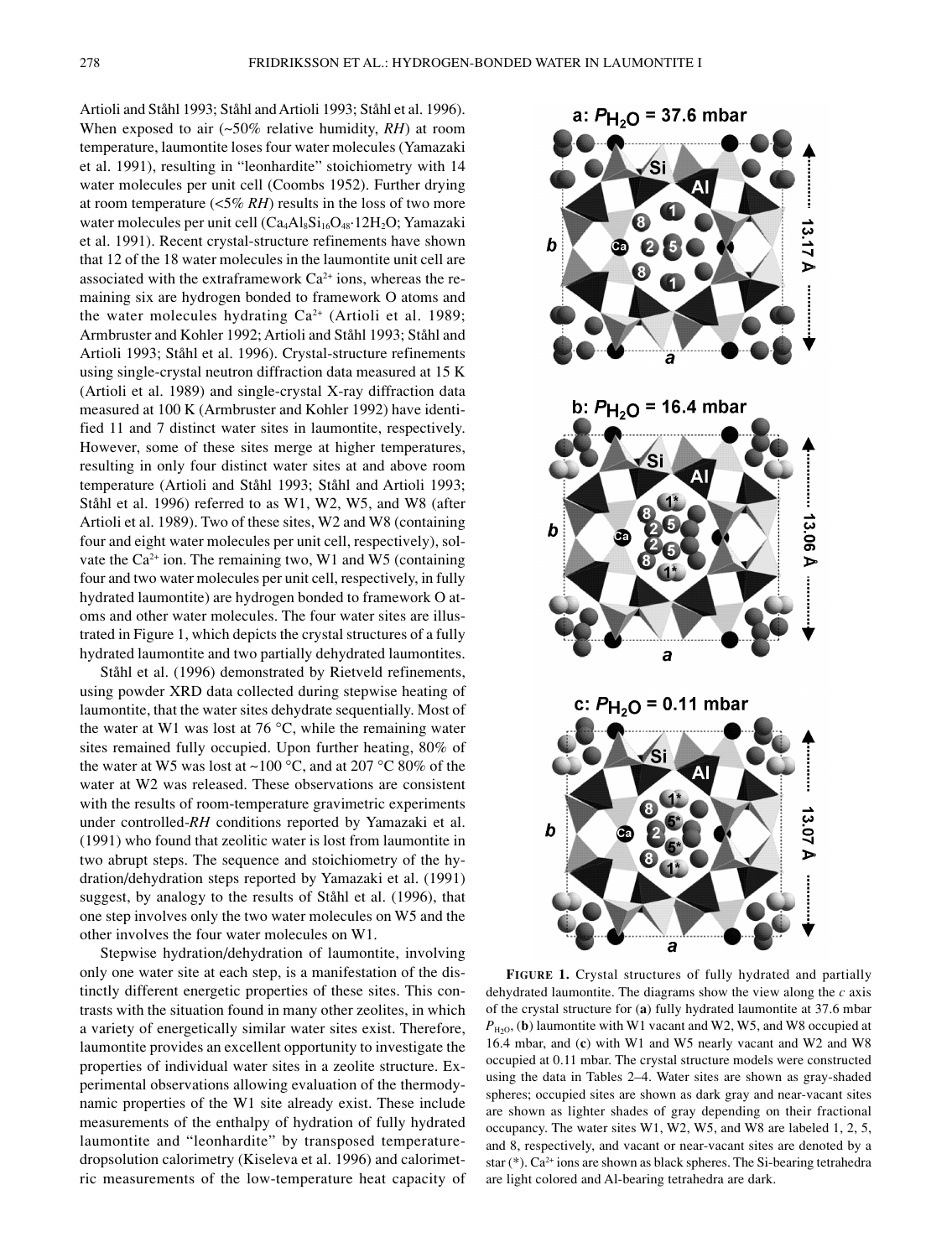laumontite and "leonhardite" (Paukov and Fursenko 1998a, 1998b). It can be inferred from the above structural observations and the reported water content of the experimental materials of Kiseleva et al. (1996) and Paukov and Fursenko (1998a, 1998b) that the laumontite and "leonhardite" stoichiometries represent samples with fully occupied W1 and empty W1 sites, respectively. According to the results of Kiseleva et al. (1996), the molar enthalpy of hydration of W1 referenced to liquid water at 25 °C is –6.4  $\pm$  9.2 kJ/mol, whereas the average molar enthalpy of hydration for the remaining water (W2, W5, and W8) is  $\sim -40$  kJ/mol.

#### **EXPERIMENTAL SETUP**

The laumontite sample used in this study is from Drain County, Oregon. The composition of the sample,  $Ca<sub>3.88</sub>Na<sub>0.15</sub>$  $K_{0.03}Al_{8.00}Si_{16.00}O_{48}$ *n*H<sub>2</sub>O, is an average of 28 electron microprobe analyses of several different grains. Analyses were performed using a Cameca SX50 electron microprobe with accelerating voltage of 15.0 kV, a beam current of 15.0 nA, and a beam diameter of  $10 \mu m$ . Zeolitic water was determined by difference between 100% and the sum of the analyzed oxide weight percents and was accounted for in the PAP matrix corrections (Pouchou and Pichoir 1984). The sample is chemically homogenous; the standard deviations of Ca and Na were 0.12 moles per unit-cell formula. The maximum water content of the sample at 24 °C and 100% *RH* was 18.04 moles of  $H_2O$ per unit-cell formula, as determined by thermogravimetric analysis. Laumontite crystals (1 to 4 mm) for diffraction and thermal studies were handpicked from the natural sample and ground in a Spex shatterbox. The  $\sim$ 2 to 10 µm size fraction was separated by repeated centrifuging in water.

XRD patterns were measured with an automated Siemens D500 diffractometer with incident- and diffracted-beam Soller slits, a Kevex solid-state Si(Li) detector, and Cu*K*a radiation. The diffractometer was calibrated using NIST SRM 640b Si. The diffractometer was equipped with a specially designed environmental chamber (Chipera et al. 1997) that allows precise control of relative humidity (*RH*) and consequently the  $P_{H2O}$  of the atmosphere surrounding the sample. Desired *RH* was obtained by mixing dry  $N_2$  gas with water-saturated  $N_2$  gas using automated mass-flow controllers. The *RH* was measured inside the sample chamber with a calibrated capacitance-film hygrometer probe. An automated feedback loop, using the *RH* readings of the probe in the sample chamber, controlled the respective flow rates of the two gases, maintaining a constant total gas flow of 200 cm<sup>3</sup>/s. XRD data were collected at temperatures between 27.0 and 29.3 ∞C. During individual experiments the measured temperature inside the sample chamber varied by  $\leq 0.1$  °C.

X-ray diffraction data for Rietveld refinements of atom positions and water site occupancies were collected at  $0.29 \pm 0.1\%$ ,  $1.2 \pm 0.2\%$ ,  $3.1 \pm 0.2\%$ ,  $41.7 \pm 0.5\%$ ,  $68.4 \pm 0.2\%$ ,  $73.4 \pm 1.7\%$ 0.7%, and 94.4 ± 0.7% *RH*, corresponding to 0.11, 0.66, 1.2, 16.4, 25.3, 27.0, and 37.6 mbar  $P_{\text{H}_2\text{O}}$ , respectively, at the experimental temperatures. The sample was equilibrated prior to data collection for at least 150 minutes at 1.2, 16.4, 25.3, 27.0, and 37.6 mbar, for 500 minutes at 0.66 mbar, and for 1500 minutes at 0.11 mbar. Longer equilibration times were used at lower water-vapor pressures because complete drying of the sample chamber is slow. To ensure maximum hydration of the sample at 27.0 mbar it was equilibrated at 35 mbar for 2 hours prior to equilibration at 27.0 mbar. Each data set consisted of two or three diffraction patterns, either measured from 2 to 50∞ 2 $\theta$  counting for 4 s per step and from 50 to 150 $\degree$  2 $\theta$  counting for 44 s per step or from 2 to  $26^{\circ}$  2 $\theta$  counting for 2 s per step, from 26 to  $50^{\circ}$  2 $\theta$  counting for 10 s per step, and from 50 to 104∞ 2q counting for 20 s per step. In all cases the step size was 0.02° 20. In addition, several XRD patterns for Rietveld refinements of unit-cell parameters were measured at watervapor pressures ranging from 0.5 mbar to 35 mbar. These patterns were measured from 8 to 79 $^{\circ}$  2 $\theta$ , counting for 1 s at each 0.02 $^{\circ}$  2 $\theta$ step after an equilibration time of 2 hours at the given *RH*.

## **RIETVELD REFINEMENTS**

Rietveld refinements were performed using the GSAS software package (Larson and von Dreele 2000), using the W1 vacant structure reported by Ståhl et al. (1996) for a laumontite submerged in water at 367 K as a starting model for refinement of the laumontite structure at 16.4 mbar  $P_{H2O}$ . The resulting structure was used as the starting model for subsequent refinements of the laumontite structure at 0.11, 0.66, 1.2, and 25.3 mbar. The structure reported by Ståhl et al. (1996) for laumontite submerged in water at 310 K (nearly completely hydrated) was used as the starting model for refinement of the laumontite structure at 27.0 and 37.6 mbar. All refinements were carried out in space group *C*2/*m* in accord with Artioli et al. (1989) and Armbruster and Kohler (1992). The distribution of Al and Si atoms at the tetrahedral sites was assumed to be fully ordered, in accord with Artioli et al. (1989) and Armbruster and Kohler (1992). Near complete ordering of the experimental material was confirmed by <sup>29</sup>Si MAS NMR experiments (P.S. Neuhoff, personal communication).

Two or three data sets (histograms;  $2-50$  and  $50-150^{\circ}$  2 $\theta$  or 2–26, 26–50, and 50–104 $^{\circ}$  2 $\theta$ ) were used for refinement, constraining the scale factors for each histogram to the ratios of their respective count times. Observations below  $18° 2\theta$  were excluded from the refinements. We used the cosine Fourierseries background function and the pseudo-Voigt profile function. The contributions of anisotropic microstrain and crystallite size to peak broadening were refined. Peak broadening due to crystallite size was negligible, but the effects of anisotropic microstrain were moderate but significant (see below). Preferred orientation was modeled using a spherical harmonics correction. The refined texture index was between 1.12 and 1.21, indicating only minor preferential orientation of the powder sample.

Atomic coordinates and isotropic displacement factors (*U*iso) were refined for all atoms of the tetrahedral framework and the extraframework Ca<sup>2+</sup> ion. In some cases, refined isotropic displacement factors were negative for one or more of the framework O atoms and in one instance a Si atom had a negative refined *U*iso value. In these cases, the displacement factors were constrained to be equal for all atoms of the same type. Soft constraints were applied to the Si-O and Al-O bond distances using  $1.603 \pm 0.02$  Å and  $1.76 \pm 0.03$  Å for the Si-O and Al-O bond distances, respectively (Alberti and Gottardi 1988). The soft constraints accounted for less than 2% of the total minimi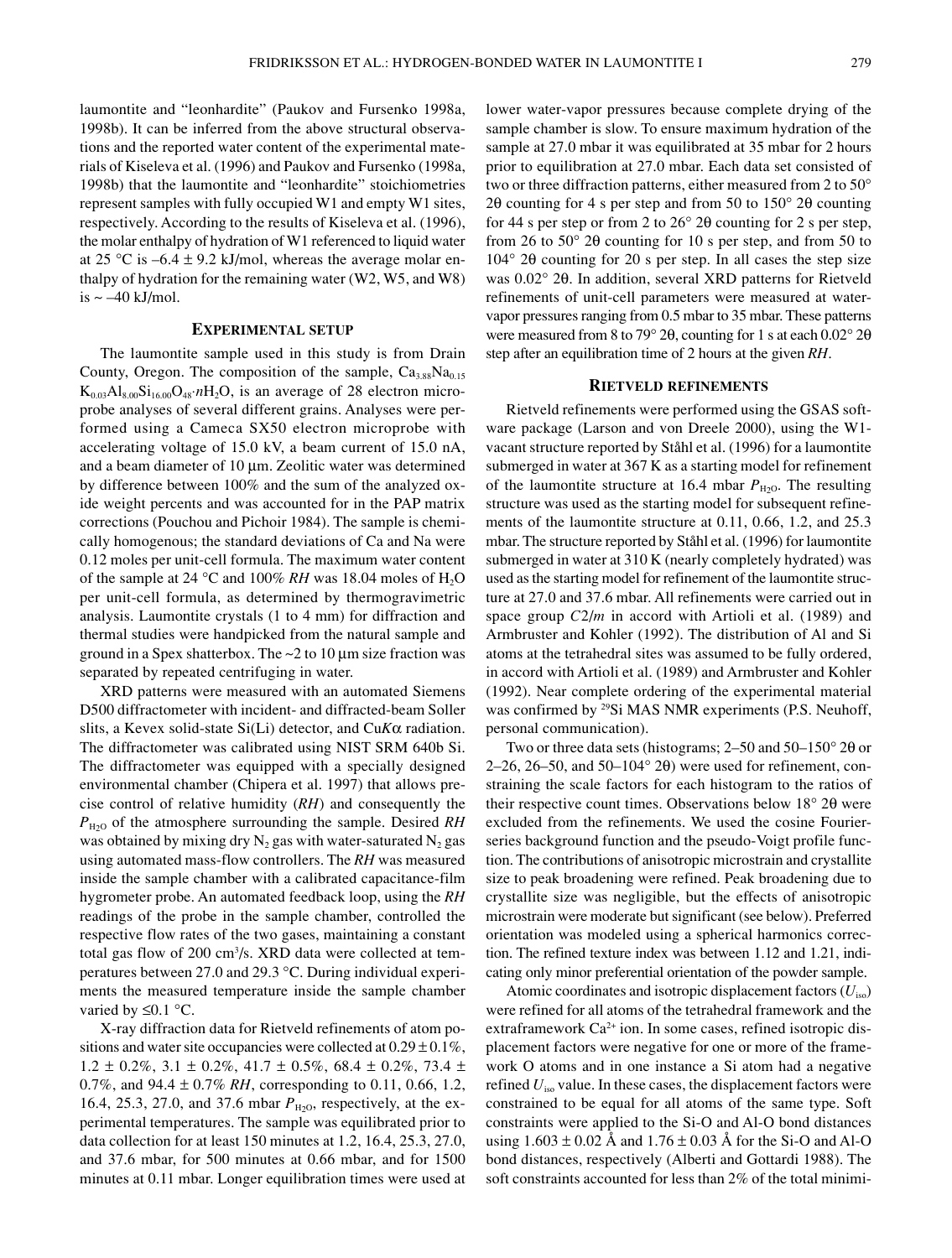zation function in all refinements. The occupancies of the water sites, W1, W2, W5, and W8, were refined, and atomic coordinates for the water O atoms were refined for water sites with greater than 20% occupancy. In all cases, the refined occupancy of W2, and occasionally of W8 and W5, exceeded the maximum water content for those sites by 5 to 10%. In these cases, the water content of the respective sites was fixed to be equal to the maximum occupancy. Simultaneous refinement of water site occupancies and isotropic displacement factors was successful in some cases. However, when correlation prevented simultaneous refinement of realistic values for these parameters they were refined alternatively, i.e., occupancies were refined while thermal displacement factors were held constant and vice versa until convergence was achieved.

Fourier difference maps (calculated after constraining the occupancy of individual water sites to zero) suggested that the occupied water sites are generally spherical in shape and were thus properly modeled by isotropic displacement factors. The exception to this was W8, which exhibited elongation in the 16.4 and 25.3 mbar  $P_{\text{H}_2O}$  structure models. Figure 2 depicts a Fourier map of a spherical W8 site in the 37.6 mbar structure, an elongated W8 site for the 16.4 mbar structure, and the W5 site in the 16.4 mbar structure. The use of anisotropic displacement factors for W8 yielded moderately improved refinement statistics for the structures at 16.4 and 25.3 mbar ( $R_{wp}$  decreased by 6.8% and 4.4%, respectively; see footnote to Table 1 for definition of  $R_{\text{wo}}$ ). The use of anisotropic displacement factors for W8 improved the refinement statistics for the 27.0 and the 37.6 mbar structures only slightly but had a negligible effect on the refinement statistics for the 0.11, 0.66, and 1.2 mbar refinements. Consequently, the W8 site was modeled with anisotropic displacement factors in the structure models at 16.4 and 25.3 mbar but with isotropic displacement factors in the remaining five refinements. Table 1 lists the refined unit-cell parameters, refined water contents, and selected statistical parameters describing the overall fit of the refinements. Refined atomic coordinates, site occupancies, and isotropic displacement factors (and anisotropic displacement factors for W8) for laumontite at 0.11, 16.4, and 37.6 mbar are listed in Tables 2, 3, and 4, respectively.

The structures of laumontite at 0.11, 16.4, and 37.6 mbar  $P_{H2O}$  were used as starting models for Rietveld refinements of unit-cell parameters (Figs. 3 and 4). The 0.11 mbar structure (Table 2) was used for refinements of unit-cell parameters below 2.5 mbar. The 16.4 mbar structure (Table 3) was used for refinements of unit-cell parameters between 2.5 and 29 mbar on hydration and 2.5 and 24 mbar on dehydration. The 37.6 mbar structure (Table 4) was used for unit-cell parameter refinements above 29 mbar during hydration and 25 mbar during dehydration. At ~28 mbar on hydration and ~25 mbar on dehydration the XRD pattern showed split reflections, i.e., reflections from two laumontite phases with different unit-cell parameters (Fig. 5). In those cases, unit-cell parameters were refined for two laumontite phases, one with the 16.4 mbar structure as a starting model and the other with the 37.6 mbar structure as a starting model. During refinements of unit-cell parameters, background, phase fraction, preferential orientation, and sample displacement were varied along with unit-cell parameters.



**FIGURE 2.** Fourier difference maps, calculated after setting the occupancy of individual water sites equal to zero, showing (**a**) the W8 site in the 37.6 mbar structure, (**b**) the W8 site in the 16.4 mbar structure, and (**c**) the W5 site in the 16.4 mbar structure. Note the spherical shape of W8 in the 37.5 mbar structure (**a**) and of W5 (**c**) and the elongation of W8 toward the vacant W1 in the 16.4 mbar structure (**b**). Note also that the distance between the center of W8 site and the empty W1 site in (**b**) is less than the minimum distance between two occupied water sites.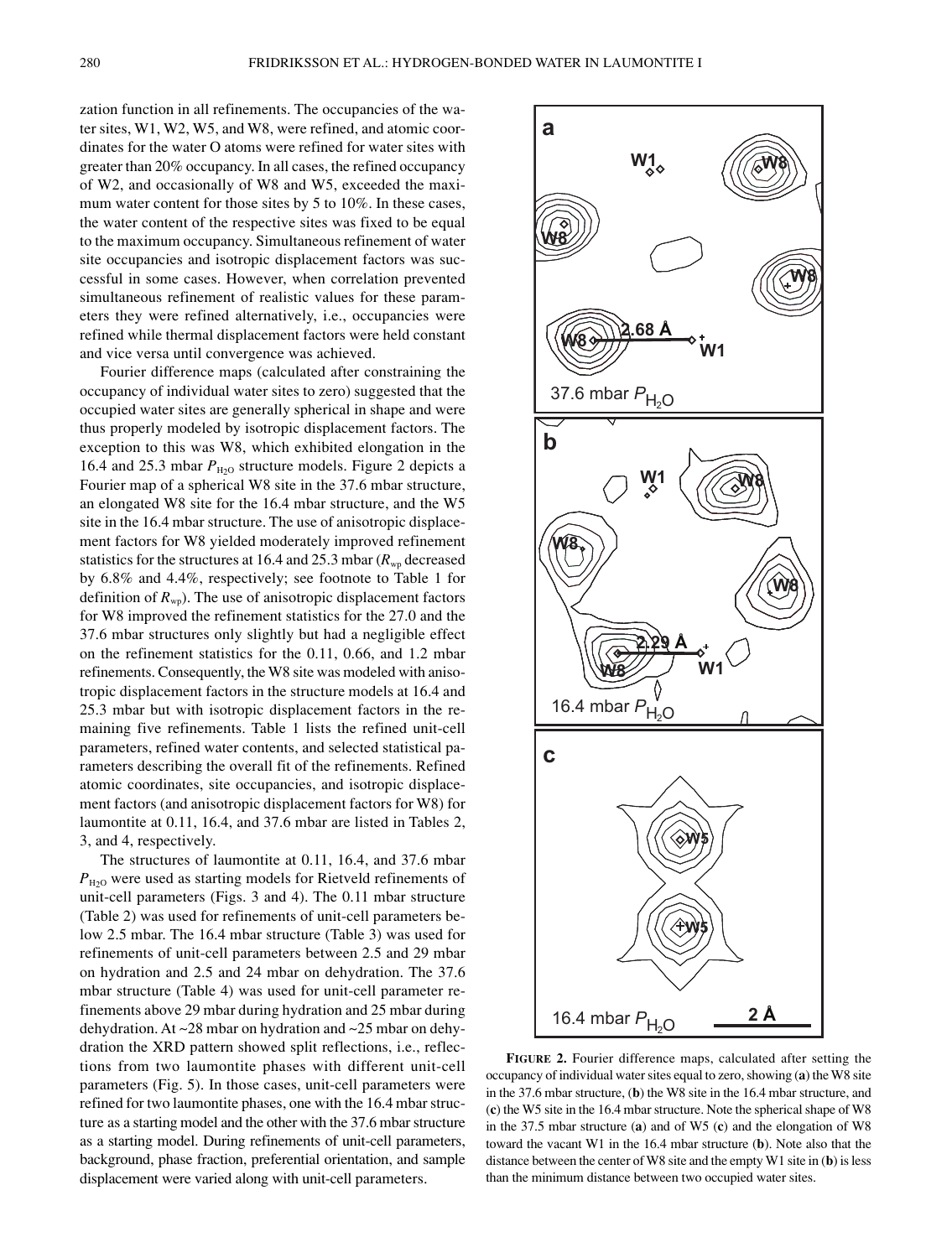#### **TABLE 1.** Refinement summary

| $P_{H20}$                 | $0.11$ mbar | $0.66$ mbar | 1.2 mbar    | $16.4$ mbar | 25.3 mbar   | 27.0 mbar  | 37.6 mbar  |
|---------------------------|-------------|-------------|-------------|-------------|-------------|------------|------------|
| Temperature (°C)          | 27.9        | 28.7        | 27.7        | 29.3        | 27.6        | 27.5       | 28.9       |
| a(A)                      | 14.70542(1) | 14.71565(2) | 14.7356(1)  | 14.74716(1) | 14.74820(1) | 14.8494(2) | 14.8786(2) |
| b(A)                      | 13.07118(8) | 13.06712(1) | 13.06520(9) | 13.06601(1) | 13.06981(8) | 13.1792(1) | 13.1708(2) |
| C(A)                      | 7.45156(8)  | 7.4649(1)   | 7.49962(9)  | 7.55735(8)  | 7.55869(7)  | 7.53672(9) | 7.5373(1)  |
| $\beta$ (°)               | 112.121(1)  | 112.109(1)  | 112.069(1)  | 112.0399(6) | 112.014(1)  | 110.505(1) | 110.196(1) |
| Volume (Å <sup>3</sup> )  | 1326.89(2)  | 1329.89(3)  | 1338.07(2)  | 1349.79(2)  | 1350.76(2)  | 1381.52(3) | 1386.22(4) |
| $nH2O$ (per unit cell)    | 12.50(4)    | 12.70(4)    | 13.89(5)    | 14.09(7)    | 14.04(6)    | 17.16(5)   | 17.29(5)   |
| $R_{\rm wp}{}^\star$      | 0.061       | 0.080       | 0.069       | 0.060       | 0.056       | 0.069      | 0.084      |
| $R_1$                     | 0.046       | 0.061       | 0.052       | 0.047       | 0.043       | 0.052      | 0.064      |
| Reduced $\chi^2$ ‡        | 6.80        | 6.28        | 8.834       | 3.64        | 5.80        | 8.72       | 7.20       |
| $R$ (Bragg) § histogram 1 | 0.056       | 0.066       | 0.069       | 0.025       | 0.054       | 0.067      | 0.0423     |
| $R$ (Bragg) § histogram 2 | 0.032       | 0.036       | 0.033       | 0.028       | 0.038       | 0.038      | 0.0444     |
| $R$ (Bragg) § histogram 3 |             | 0.032       |             | 0.034       |             |            | 0.0487     |
| Number of variables       | 87          | 88          | 88          | 93          | 90          | 82         | 95         |
| Number of observations    | 6610        | 4297        | 6610        | 4309        | 6610        | 6611       | 4292       |
| Number of reflections     | 3052        | 1502        | 3324        | 1729        | 3117        | 3544       | 1674       |

Notes: I<sub>o</sub> and I<sub>c</sub>, refer to observed and calculated intensities at a given 20 step. The subscript *k* refers to Bragg reflections.

$$
{}^{*}R_{\text{wp}} = \sqrt{\frac{\sum |I_{o} - I_{c}|^2}{\sum w I_{o}^2}}.
$$
\n
$$
{}^{*}R_{\text{p}} = \frac{\sum |I_{o} - I_{c}|}{\sum I_{o}}.
$$
\n
$$
{}^{*}R_{\text{p}} = \frac{\sum |I_{o} - I_{c}|}{\sum I_{o}}.
$$
\n
$$
{}^{*}R_{\text{Bruge}} = \frac{\sum |I_{o} - I_{c}|}{N_{\text{obs}} - N_{\text{var}}}.
$$
\n
$$
S_{\text{Bruge}} = \frac{\sum |I_{\text{ho}} - I_{\text{kc}}|}{\sum I_{\text{ko}}}.
$$

**TABLE 2.** Laumontite structure at 0.11 mbar  $P_{H<sub>2</sub>O}$ 

 $\overline{a}$ 

| Atom            | X           |             | z           | Occupancy | $U_{\rm iso}$ |
|-----------------|-------------|-------------|-------------|-----------|---------------|
| Si1             | 0.23740(11) | 0.38250(11) | 0.15688(26) | 1.00      | 0.00108(34)   |
| Si <sub>2</sub> | 0.07813(10) | 0.38454(11) | 0.31593(27) | 1.00      | 0.00125(33)   |
| Al              | 0.13040(11) | 0.30946(12) | 0.72981(28) | 1.00      | 0.0004(4)     |
| O <sub>1</sub>  | 0.25780(41) | 0.50        | 0.2346(9)   | 1.00      | 0.0038(4)     |
| O <sub>2</sub>  | 0.21509(24) | 0.37643(29) | 0.9277(5)   | 1.00      | 0.0038(4)     |
| O <sub>3</sub>  | 0.14697(24) | 0.38502(30) | 0.5461(5)   | 1.00      | 0.0038(4)     |
| O <sub>4</sub>  | 0.14338(25) | 0.34208(25) | 0.1982(6)   | 1.00      | 0.0038(4)     |
| O <sub>5</sub>  | 0.33276(24) | 0.31728(25) | 0.2794(7)   | 1.00      | 0.0038(4)     |
| O <sub>6</sub>  | 0.04374(35) | 0.50        | 0.2497(9)   | 1.00      | 0.0038(4)     |
| O7              | 0.01177(22) | 0.30891(29) | 0.7235(7)   | 1.00      | 0.0038(4)     |
| Ca              | 0.27328(13) | 0.50        | 0.75034(31) | 1.00      | 0.0069(4)     |
| W <sub>1</sub>  | 0.025       | 0.17        | 0.00        | 0.030(7)  | 0.0192(26)    |
| W <sub>2</sub>  | 0.41694(52) | 0.47696(58) | 0.0589(13)  | 0.50      | 0.0192(26)    |
| W <sub>5</sub>  | 0.50        | 0.4378      | 0.50        | 0.066(13) | 0.0317(13)    |
| W8              | 0.11752(34) | 0.12007(36) | 0.3205(8)   | 1.00      | 0.0317(13)    |

**TABLE 3.** Laumontite structure at 16.4 mbar  $P_{\text{H2O}}$ 

| Atom                                                                                                                                                                                   | X           |             | z           | Occupancy | $U_{\rm{iso}}$ |
|----------------------------------------------------------------------------------------------------------------------------------------------------------------------------------------|-------------|-------------|-------------|-----------|----------------|
| Si1                                                                                                                                                                                    | 0.23817(13) | 0.38214(12) | 0.15752(29) | 1.00      | 0.0047(5)      |
| Si <sub>2</sub>                                                                                                                                                                        | 0.08328(12) | 0.38332(12) | 0.32681(28) | 1.00      | 0.0038(5)      |
| Al                                                                                                                                                                                     | 0.12850(12) | 0.31001(14) | 0.73388(29) | 1.00      | 0.0046(6)      |
| O <sub>1</sub>                                                                                                                                                                         | 0.26062(38) | 0.50        | 0.2272(9)   | 1.00      | 0.0077(5)      |
| O <sub>2</sub>                                                                                                                                                                         | 0.20980(25) | 0.37876(29) | 0.9291(4)   | 1.00      | 0.0077(5)      |
| O <sub>3</sub>                                                                                                                                                                         | 0.14738(26) | 0.38453(28) | 0.5544(4)   | 1.00      | 0.0077(5)      |
| O <sub>4</sub>                                                                                                                                                                         | 0.14923(23) | 0.34054(27) | 0.2133(5)   | 1.00      | 0.0077(5)      |
| O <sub>5</sub>                                                                                                                                                                         | 0.33694(22) | 0.31729(24) | 0.2700(7)   | 1.00      | 0.0077(5)      |
| O <sub>6</sub>                                                                                                                                                                         | 0.05190(34) | 0.50        | 0.2621(8)   | 1.00      | 0.0077(5)      |
| O7                                                                                                                                                                                     | 0.00863(21) | 0.30915(28) | 0.7201(6)   | 1.00      | 0.0077(5)      |
| Ca                                                                                                                                                                                     | 0.27194(13) | 0.50        | 0.75867(32) | 1.00      | 0.0126(6)      |
| W <sub>1</sub>                                                                                                                                                                         | 0.025       | 0.17        | 0.00        | 0.011(5)  | 0.0469(35)     |
| W <sub>2</sub>                                                                                                                                                                         | 0.41577(61) | 0.46147(56) | 0.0573(15)  | 0.50      | 0.0469(35)     |
| W <sub>5</sub>                                                                                                                                                                         | 0.50        | 0.43509(84) | 0.50        | 0.50      | 0.0557(47)     |
| W8                                                                                                                                                                                     | 0.11622(34) | 0.11218(40) | 0.3000(11)  | 1.00      |                |
| * Anisotropic displacement factors for W8 are: $U_{11} = 0.0339(44)$ , $U_{22} = 0.091(5)$ , $U_{33} = 0.226(11)$ , $U_{12} = 0.008(4)$ , $U_{13} = 0.047(6)$ , $U_{23} = -0.091(6)$ . |             |             |             |           |                |

#### **RESULTS**

**Rietveld refinements of laumontite crystal structure as a function of**  $P_{\text{H}_2\text{O}}$ 

The tetrahedral framework topologies refined in this study (Tables 2 to 4) are in close agreement with earlier structure refinements of laumontite at and below room temperature (Artioli et al. 1989; Armbruster and Kohler 1992; Artioli and Ståhl 1993; Ståhl and Artioli 1993). The T-O-T angles (tetrahedral cation–O atom–tetrahedral cation) observed in this study are all within 2∞ of the T-O-T angles reported by Armbruster and Kohler (1992) for structures with comparable water contents. The T-O-T angles at  $\sim$ 14 H<sub>2</sub>O per unit cell are generally within a few tenths of a percent of those reported by Artioli et al. (1989) for that water content, with the exception of Si2-O3-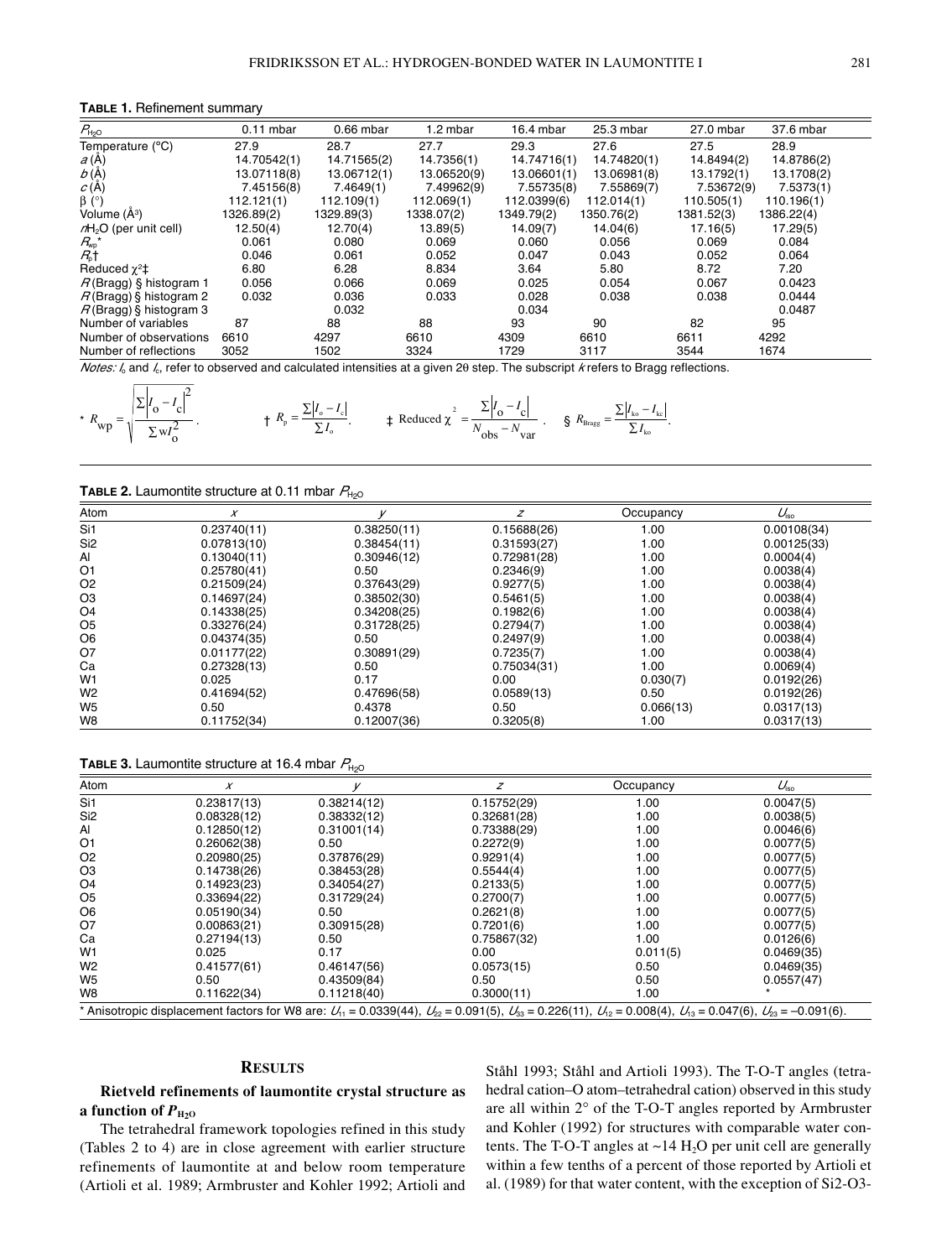| טציי            |             |             |            |           |               |
|-----------------|-------------|-------------|------------|-----------|---------------|
| Atom            | $\chi$      |             | z          | Occupancy | $U_{\rm iso}$ |
| Si1             | 0.23594(20) | 0.38305(21) | 0.1507(4)  | 1.00      | 0.01077(87)   |
| Si <sub>2</sub> | 0.07851(19) | 0.38374(18) | 0.3254(4)  | 1.00      | 0.00757(79)   |
| Al              | 0.12877(20) | 0.30795(20) | 0.7362(5)  | 1.00      | 0.01049(97)   |
| O1              | 0.2586(60)  | 0.50        | 0.2202(13) | 1.00      | 0.0107(26)    |
| O2              | 0.2094(4)   | 0.3790(4)   | 0.9242(6)  | 1.00      | 0.0106(17)    |
| O3              | 0.1391(4)   | 0.3780(5)   | 0.5472(6)  | 1.00      | 0.0085(17)    |
| O4              | 0.14540(32) | 0.3450(4)   | 0.2079(8)  | 1.00      | 0.0030(19)    |
| O5              | 0.3292(4)   | 0.31594(35) | 0.2616(10) | 1.00      | 0.0055(17)    |
| O6              | 0.0450(5)   | 0.50        | 0.2691(12) | 1.00      | 0.0055(25)    |
| 07              | 0.01190(34) | 0.3076(4)   | 0.7324(10) | 1.00      | 0.0093(18)    |
| Сa              | 0.26006(21) | 0.50        | 0.7353(5)  | 1.00      | 0.0144(97)    |
| W1              | 0.0138(18)  | 0.1717(7)   | 0.021(5)   | 0.428(9)  | 0.0244(27)    |
| W <sub>2</sub>  | 0.3972(6)   | 0.50        | 0.0226(14) | 1.00      | 0.0244(27)    |
| W <sub>5</sub>  | 0.50        | 0.5242(19)  | 0.50       | 0.467(15) | 0.0600(30)    |
| W8              | 0.1414(5)   | 0.1194(6)   | 0.3574(12) | 1.00      | 0.0600(30)    |
|                 |             |             |            |           |               |

**TABLE 4.** Laumontite structure at 37.6 mbar  $P_{\text{H}\alpha}$ 



**FIGURE 3.** Laumontite unit-cell volume as a function of  $P_{\text{H}_2O}$  at 27.0 to 29.3 ∞C. Triangles represent data from detailed Rietveld refinements given in Table 1. Open circles and gray diamonds represent unit-cell volumes refined from XRD patterns collected during hydration and dehydration, respectively. Solid lines connect coexisting laumontite phases during hydration (28 to 29 mbar) and dehydration (24 to 25 mbar).

### Al, which differs by  $\sim 2^\circ$ .

Refined laumontite water contents (Table 1) and water site occupancies (Tables 2 to 4) as a function of water-vapor pressure demonstrate that dehydration of W1 is complete before any dehydration occurs at W5. Laumontite was nearly fully hydrated at 37.6 mbar  $P_{\text{H}_2O}$ , with 17.3 water molecules per unit cell, or slightly less than the maximum value of 18 water molecules per unit cell (Yamazaki et al. 1991; Armbruster and Kohler 1992; Artioli and Ståhl 1993). W2 and W8 were fully occupied under these conditions and W1 and W5 were 86% and 93% occupied, respectively. The W1 occupancy decreased slightly, to 80%, at 27 mbar, whereas W2 and W8 remained fully occupied and W5 nearly fully occupied. The total water content at 25.3 mbar was 13.84 molecules per unit cell. Very few changes occurred between 25.3 and 16.4 mbar; in fact, the refined total water content was slightly higher at 16.4 bar (14.09 molecules). W2, W5, and W8 were all fully occupied at 16.4 mbar but the occupancy of W1 was close to zero. We observed the first signs of dehydration at W5 at 1.2 mbar; the refined W5 occupancy was 67% of the maximum possible occupancy. The refined total water content at 0.66 and 0.11 mbar dropped to 12.7 and 12.5 water molecules per unit cell, respectively, due to further loss of water at W5. The occupancy of W5 at 0.11 mbar was 0.067, corresponding to 13% of the maximum occupancy of that site (note that the maximum occupancy of W<sub>1</sub> and W<sub>5</sub> is 0.5). The refined occupancy of W<sub>1</sub> at these low water-vapor pressures was  $\sim 0.03$ , or 6% of the maximum occupancy. The refined total water contents of laumontite as a function of water vapor pressure are in good agreement with the gravimetric results of Yamazaki et al. (1991).

## **Refined unit-cell parameters as a function of**  $P_{\text{H}_2\text{O}}$

Figures 3 and 4 depict the laumontite unit-cell volume and unit-cell parameters as a function of water vapor pressure. The figures illustrate that most of the structural changes associated with the hydration/dehydration of laumontite at room temperature occurred between 0.11 and 5 mbar  $P_{H_2O}$  and above 24 mbar. These structural changes are associated with changes in the occupancy of W5 and W1, respectively. During hydration of W5 between 0.11 and 5 mbar, the volume of the unit cell expanded from 1326.9  $\AA$ <sup>3</sup> to 1348.8  $\AA$ <sup>3</sup>, or by 1.7%. This volume increase was due primarily to expansion of the *c* parameter, which gradually increased from 7.452 Å to 7.555 Å over this range of water-vapor pressures. The *a* parameter expanded less, but more abruptly, from 14.705 Å at 0.11 to 14.745 Å at 2.8 mbar. Almost no change was observed in the  $\beta$  angle under these conditions, and the *b* parameter contracted slightly between 0.11 mbar and 2.8 mbar. Figures 3 and 4 illustrate that the structural changes associated with changes in occupancy of W5 are continuous and reversible. Unit-cell parameters refined from XRD data collected during *dehydration* of the sample are identical to those refined from data collected during *hydration*, demonstrating that the sample reached equilibrium with the controlled-*RH* atmosphere in the sample chamber within the two-hour equilibration period.

In contrast to the smooth and reversible structural changes in the low- $P_{H<sub>2</sub>}$  region, structural changes associated with W1 occupancy are complex, consisting of an abrupt and hysteretic hydration/dehydration step occurring between ~24 and 29 mbar followed by continuous and gradual structural changes at higher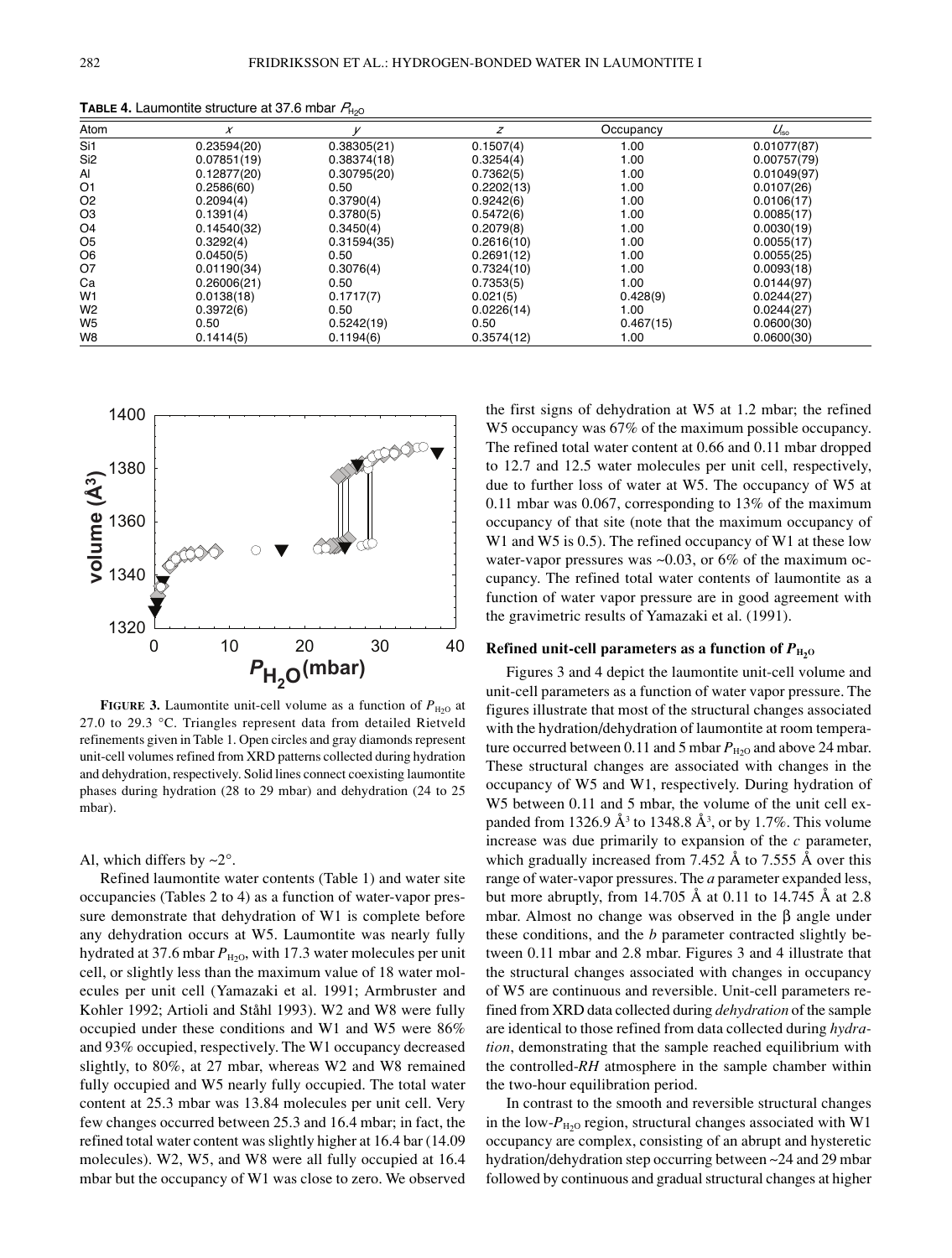

**FIGURE 4.** Laumontite unit-cell parameters as a function of  $P_{\text{H}_2O}$  at 27.0 to 29.3 °C. See caption to Figure 3 for explanation of symbols.

water-vapor pressures. Hysteretic behavior is obvious in this  $P_{H2O}$  region for all unit-cell parameters as illustrated in Figures 3 and 4. During hydration of W1, the unit-cell volume increased from 1351  $\AA^3$  to 1385  $\AA^3$  at 28 mbar. The volume increase between 28 and 29 mbar is due to expansion of the *a* and *b* parameters by 0.12 and 0.105 Å respectively. Under these conditions, the *c* parameter contracted by 0.02 Å, in contrast to the behavior at low  $P_{H2O}$ , and the  $\beta$  angle decreased from 112.0° to 110.3∞. During dehydration of W1 the unit cell volume decreased from 1376 to 1350.6  $\AA$ <sup>3</sup> at 25 mbar, mainly due to contraction of the *a* and *b* parameters by 0.075 and 0.107 Å, respectively. At water vapor pressures above this abrupt hydration/dehydration step, the *a* parameter gradually expanded as the  $b$  parameter contracted and the  $\beta$  angle decreased in response to increased  $P_{\text{H}_2\text{O}}$ .

Figure 5, depicting a selected 2 $\theta$  range (23 to 33 $\degree$ ) of three XRD patterns measured at 27.5, 28.3, and 29.8 mbar  $P_{\text{H}_2\text{O}}$ , illustrates the discontinuous nature of the structural changes in laumontite associated with hydration/dehydration at W1. Data at 27.5 and 29.8 mbar were collected at water-vapor pressures below and above the unit-cell expansion, resulting in refined unit-cell volumes of 1350.9  $\AA$ <sup>3</sup> and 1385.8  $\AA$ <sup>3</sup>, respectively. By analogy to the 25.4 mbar structure and the 27.0 mbar structure (Table 1) it can be inferred that these unit-cell volumes correspond to  $\sim$ 2% and  $\sim$ 80% occupancy of W1, respectively. These XRD patterns are shown on the bottom of the figure as a dotted curve and a black curve, respectively. The intermediate pattern, collected at 28.3 mbar, is shown above the other two patterns in the figure. Comparison of the three patterns reveals that the 28.3 mbar pattern consists of reflections from both the 27.5 mbar structure and the 29.8 mbar structure, demonstrating that the 28.3 mbar material is composed of a mixture of two laumontite phases with different unit-cell dimensions. Unitcell parameters for the two laumontite phases were refined from the data collected at 28.3 mbar, giving unit-cell volumes of 1351.7  $\AA^3$  and 1382.0  $\AA^3$ , respectively. Figure 5 shows that the calculated diffraction pattern for the 28.3 mbar sample based on Rietveld refinement of the two coexisting laumontite phases (shown as a solid curve) closely corresponds to the observed XRD data represented by the gray crosses. Similar "doubled" two-phase XRD patterns were also collected at 28.4 and 29.0 mbar during hydration and at 25.7, 25.0, and 24.4 mbar during dehydration. Solid lines on Figure 3 and 4 connect refined unitcell parameters for coexisting laumontite phases. The discontinuity in unit-cell parameters between 24 and 29 mbar (Figs. 3 and 4) demonstrates that unit cells with intermediate dimensions do not exist during the transition between 24 and 29 mbar. The discontinuous nature of W1 hydration/dehydration sug-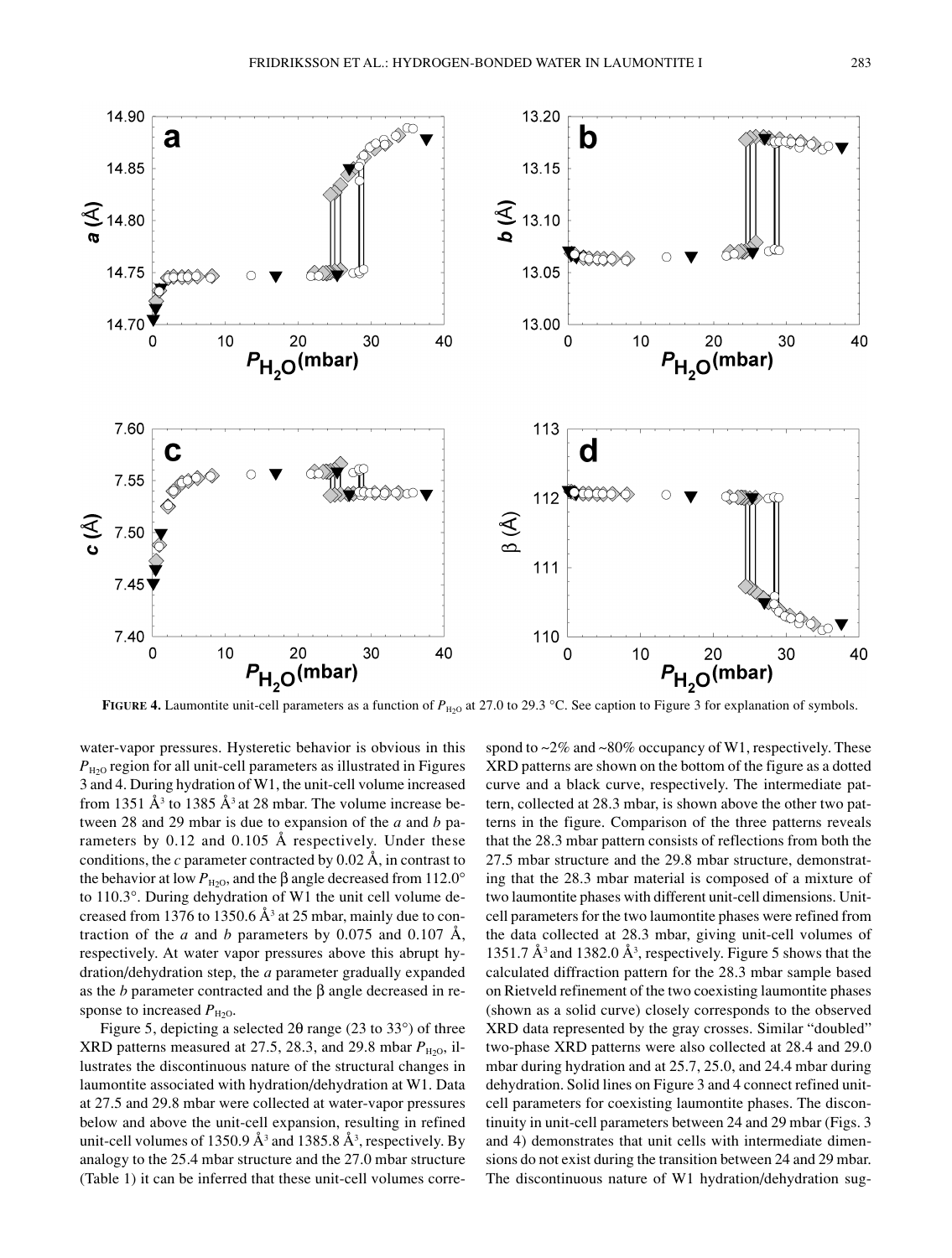**FIGURE 5.** XRD patterns collected at 28.3 mbar  $P_{\text{H}_2\text{O}}$  (top), 27.6 mbar (**bottom**; dotted curve), and 29.8 mbar (**bottom**; solid curve). The XRD patterns at 27.6 mbar and 29.8 mbar were collected below and above the hydration of W1, respectively, whereas the 28.3 mbar pattern was collected during hydration of W1. Comparison of the 28.3 mbar pattern with the other two shows that it contains reflections from both the 27.6 mbar pattern (W1 empty) and the 29.8 mbar pattern (W1  $\sim$ 80% full), thereby demonstrating the presence of two laumontite phases in the sample during hydration of W1. Individual XRD data are shown as gray crosses on the 28.3 mbar pattern, and the thick solid curve represents the theoretical XRD pattern calculated from the refined structures of two coexisting laumontite phases. Individual XRD data of the 27.6 mbar pattern and the 29.8 mbar pattern are not shown for clarity, but agreement between the data and the theoretical XRD pattern calculated for the respective refined structures was superior to that for the 28.3 mbar pattern.

gests that during hydration/dehydration of that site, W1-vacant and W1-80% occupied unit cells occur in separate domains in individual crystallites, which change their relative proportions as a function of reaction progress. Conversely, the continuous nature of hydration/dehydration at W5 indicates that vacant and occupied W5 sites are randomly distributed throughout the crystal during hydration/dehydration of that site.

#### **Anisotropic microstrain due to changes in unit-cell parameters**

Anisotropic microstrain made a considerable contribution to observed XRD peak breadths, except at intermediate vapor pressures, but peak broadening due to crystallite size was negligible. Microstrain at 27.0 and 37.6 mbar  $P_{\text{H}_2\text{O}}$  was greatest along [100], 0.45, and 0.30% respectively, and smallest parallel to [010] (~0.11%). At 0.11, 0.66, and 1.2 mbar microstrain was greatest along [001] at ~0.2%. The least microstrain was observed at 16.4 and 25.3 mbar where it was nearly isotropic at about 0.1%. That value is comparable to the minimum microstrain at both higher and lower vapor pressures and may be a result of minor chemical heterogeneity of the sample. The significant amount of microstrain along [001] at low vapor pressures correlates well with the large change in the *c* parameter as a function of vapor pressure under these conditions (Fig. 4c). Unit-cell parameters undergo little change in the 5 to 25 mbar  $P_{H2O}$  region, accounting for the smaller and isotropic microstrain. We originally assumed that microstrain in the 25– 30 mbar region would be greatest along [010] due to the large change in the *b* parameter as a function of vapor pressure in this region. The fact that microstrain was observed to be smallest along [010] and greatest parallel to [100] in this  $P_{\text{H}_2O}$  region is consistent with the *stepwise* behavior of the *b* parameter (Fig. 4b) and the vapor-pressure-dependent behavior of the *a* parameter above the hydration step (Fig. 4a).

#### **DISCUSSION**

We observed different types of behavior involving hydration/dehydration at the W1 and W5 sites in laumontite in this study. Occupancy changes at W5 as a function of vapor pressure were reversible and continuous as is typical of zeolites (Bish and Carey 2001). The reaction mechanism of W1 under our experimental conditions is a combination of both a discontinuous hydration/dehydration step between 2 and 80% occupancy and continuous hydration/dehydration above 80% occupancy, the former being typical of hydrates such as gypsum. Below we discuss a potential crystal-chemical explanation for the different hydration/dehydration reaction mechanisms involving water at these sites and consider the implications of the different types of hydration/dehydration reactions in laumontite for modeling its water content at elevated temperatures and pressures.

#### **Effects of W1 dehydration on W2 and W8**

Dehydration of W1 results in significant changes in the location of W2 and the location and shape of W8, allowing water molecules at these sites to move closer to the center of the laumontite channel. In the W1-occupied structures (i.e., the 27.0 and 37.6 mbar structures), W2 is on the [010] mirror plane,  $\sim$ 2.68 Å away from the W1 site (Fig. 1a). Under these conditions, the distance between the spherical W8 and W1 site is also 2.68 Å (Fig. 2b). When W1 is vacant and W5 is full (i.e., 16.4 and 27.0 mbar  $P_{\text{H}_2\text{O}}$  structures), W2 moves off the special position and splits into two 50%-occupied spherical sites (Fig. 1b) that are  $\sim$ 2.06 Å from the vacant W1 site. This distance between W2 and the vacant W1 site is less than the minimum distance between two occupied water sites, ~2.42 Å. Similarly, in the W1-vacant structures, the W8 site appears to become disordered or elongated with its center  $\sim$ 2.29 Å away from the vacant W1 site (Fig. 2c).

As noted above, the use of anisotropic displacement factors for W8, guided by Fourier difference maps (Fig. 2), substantially improved the refinement statistics for the structure models at 16.4 and 25.3 mbar. On the other hand, Fourier difference maps did not suggest significant anisotropy of the W8 site at 0.11, 0.66, 1.2, 27.0, and 37.6 mbar. The ratios of the refined anisotropic displacement factors  $(U_{11}, U_{22}, \text{ and } U_{33})$  for W8, given in Table 3 for the 16.4 mbar structure, illustrate that the site is elongated primarily along the *c* axis. The elongation of W8, which could just as well be modeled as two partially occupied, closely spaced spherical sites, is consistent with the results of both Artioli et al. (1989) and Armbruster and Kohler (1992) who observed substantial disorder of the water sites coordinating the Ca<sup>2+</sup> ion in samples with  $\sim$ 14 H<sub>2</sub>O per unit cell. Armbruster and Kohler (1992) refined four closely spaced, partially occupied water sites (O18, O18', O18\*, and O18+) in

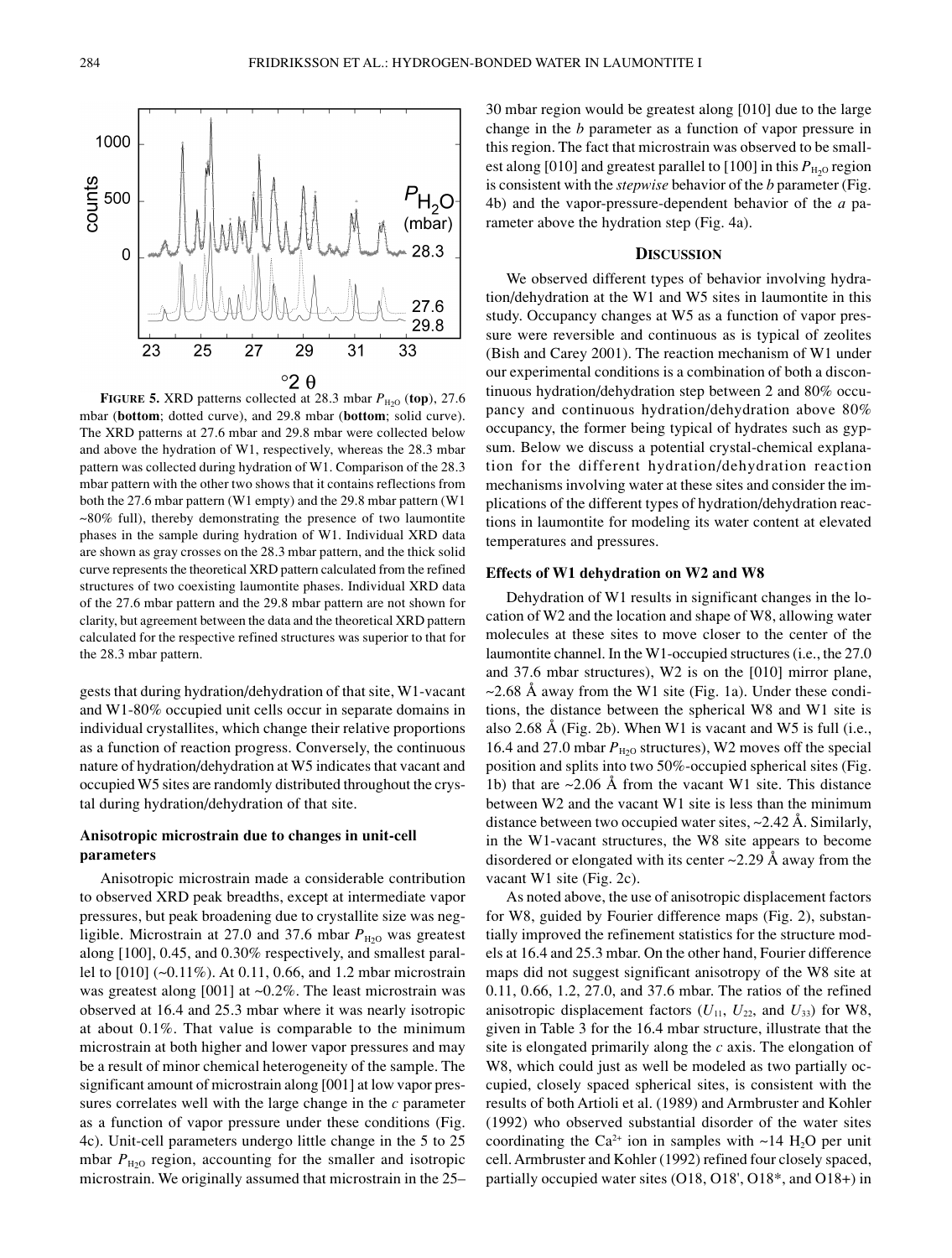their *leon* sample (14.4 H<sub>2</sub>O per unit-cell), which correspond to W8 in the present study. The locations of the four O18 sites of Armbruster and Kohler (1992) differ primarily along the *c* axis. Similarly, Artioli et al. (1989) reported several partially occupied, closely spaced sites corresponding to W8, differing in location mainly along the *c* axis in their two samples containing 13.4 and 14.2  $H<sub>2</sub>O$  per unit cell. Armbruster and Kohler (1992) found that the disorder of these water sites was significantly reduced at both higher  $(17.6 \text{ H}_2\text{O}$  per unit cell) and lower  $(11.6$  and  $10.8$  H<sub>2</sub>O per unit cell) water contents.

Elongation or disorder of W8 along the *c* axis allows the water molecules at that site to move closer to the location of the now-vacant W1 site. This suggests a direct causal link between near complete loss of water at W1, the associated expansion of the *c* parameter (Fig. 3c), and the elongation/disorder of W8. When W1 is occupied, the water molecule of W8 is in a well-defined position, partially stabilized by hydrogen bonding to water molecules at W1. Loss of water from the W1 site leaves a vacancy in the laumontite channel that is partially compensated by elongation of W8 site toward the empty W1 site. Contraction of the unit cell along the *a* axis and particularly along the *c* axis resulting from further dehydration involving water at the W5 site restores the spherical shape of the W8 site.

## **Different hydration/dehydration mechanisms of W5 and W1 at room temperature**

Figures 3 and 4, depicting unit-cell volume and unit-cell parameters of laumontite as a function of water-vapor pressure, illustrate the distinctly different nature of the hydration/ dehydration reactions involving W1 and W5 at room temperature. During hydration/dehydration of W5 the unit-cell parameters change continuously and reversibly as a function of  $P_{H_2O}$ , indicating that the water content of W5 changes in response to infinitesimal changes in water vapor pressure at a constant temperature. This behavior is characteristic of most zeolites. The water content of zeolites is typically a continuous function of temperature or vapor pressure (Bish and Carey 2001), and consequently all intermediate compositions between the hydrated and dehydrated mineral can exist. In fact, the term "zeolitic water" is commonly used to describe molecular water in any crystallized compound that reversibly hydrates/dehydrates in response to small changes in *either* temperature *or* pressure (e.g.*,* Boudaren et al. 2000; Jeanneau et al. 2001).

Changes in the unit-cell parameters associated with hydration/dehydration of W1 are, on the other hand, distinctly discontinuous as manifested by "doubled" or "split" XRD patterns collected during the transition (Fig. 5). The "doubled" XRD patterns demonstrate the coexistence of two laumontite phases in the sample during the hydration/dehydration of W1 and the absence of phases with intermediate unit-cell dimensions. The laumontite phase with the smaller volume had unit-cell dimensions identical to those of the 16.4 mbar structure, in which the occupancy of W1 was  $\sim$ 2%. The phase with the larger volume observed during hydration/dehydration of W1 had unit-cell parameters close to those of the 27.0 mbar structure, with ~80% occupancy of W1. At water-vapor pressures above the 80% hydration level of W1 the unit-cell parameters gradually changed in response to changes in  $P_{\text{H}_2\text{O}}$ . Under these conditions, the occupancy of W1 increased from 80% at 27 mbar to 86% at 37.6 mbar. This is consistent with gravimetric observations by Yamazaki et al. (1991) showing gradual and reversible increase in water content above the abrupt hydration step at 75% *RH* at 25 ∞C. The absence of intermediate hydration states between 2% and 80% occupancy of W1 and discontinuous volume changes (Fig. 3) illustrate the discontinuous nature of the hydration/dehydration of W1. Above a certain minimum occupancy of W1 (~80%), hydration/dehydration of that site proceeds continuously. Comparable discontinuous hydration/ dehydration reactions have not been observed in zeolites (Bish and Carey 2001) but they are characteristic of *hydrates* such as gypsum and chlorides of the alkaline earth metals, which contain water in stoichiometric quantities.

The disorder or elongation of W8 (Fig. 2b) and the relaxation of W2 toward the center of the channel due to dehydration of W1 help explain the unusual hydration/dehydration properties of W1. Because the elongation at W8 and the location of W2 in the W1-vacant structure preclude the occupancy of W1, the energetic benefit of hydration of W1 must be greater than that of W8 disorder and relocation of W2 before occupation of W1 can occur. Disordering of W8 and relaxation of W2 stabilize the W1-vacant structure to some degree, independent of  $P_{H2O}$ , at any given temperature. The Gibbs energy of hydration of W1 is, on the other hand, a direct function of  $P_{\text{H}_2O}$ . Consequently, there is a certain  $P_{\text{H}_2\text{O}}$  at which the energetic benefits of hydration of W1 will be equal to those resulting from the disorder at W8 and relocation of W2. Under the  $P_{\text{H}_2O}$  conditions where the W1 site opens for rehydration the equilibrium occupancy of that site is ~80%. Then two laumontite phases, one with partially occupied W1, ordered W8, and W2 on a mirror plane close to the  $Ca<sup>2+</sup>$  ion, and the other with vacant W1, disordered W8, and W2 on a general position relaxed toward the center of the channel, will coexist and hydration proceeds as a discontinuous, univariant reaction. Once partial occupancy of the W1 site has been established, the locations of W8 and W2 no longer prevent water molecules from entering W1 so the remaining hydration of W1 will proceed in a continuous fashion. However, it remains unclear why W1-occupied and W1-vacant unit cells are incompatible with each other, i.e., that they occur in separate domains and not randomly distributed throughout the crystal.

Loss of water from the W5 site (0.11 and 0.66 mbar structures) does not significantly affect the positions of the W2 and W8 sites. Consequently, water molecules can move unobstructed into the vacant W5. This explains how the occupancy of W5 can change continuously and reversibly in response to minor changes in vapor pressure, in contrast to the discontinuous occupancy changes of W1 as a function of vapor pressure.

# **Mechanisms of W1 hydration/dehydration at elevated temperatures**

Accurate predictions of laumontite phase relations at elevated temperatures and pressures rely on precise knowledge of its water content as a function of temperature and pressure. As a result of the small entropies and volumes of univariant reactions defining laumontite stability in geologic systems, erroneous water stoichiometry can greatly affect predicted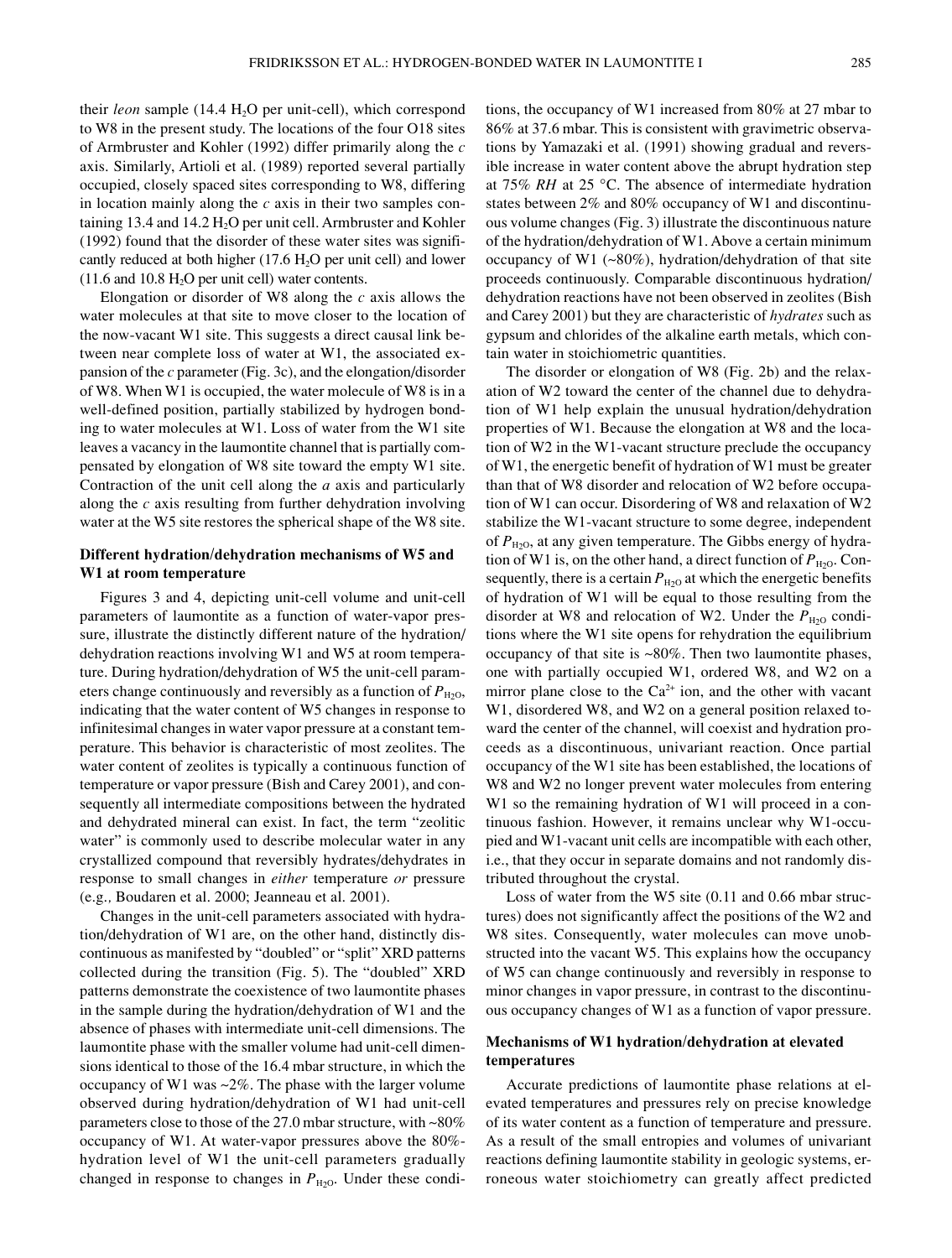Clapeyron slopes of these reactions (Neuhoff et al. 2000). Consequently, the nature of the hydration/dehydration reactions at W1 and W5 will have important implications for thermodynamic modeling of laumontite parageneses under petrogenetic conditions.

Neuhoff and Bird (2001) modeled W1 hydration/dehydration as a univariant reaction, with W1 completely occupied at the low-temperature side of the reaction and W1 vacant on the high-temperature side, i.e., a discontinuous reaction. Their choice of reaction mechanism for W1 hydration/dehydration was based on the shape of the gravimetric water-adsorption isotherm reported by Yamazaki et al. (1991) who conducted their experiments under conditions similar to those of the present study. Thermodynamic calculations by Neuhoff and Bird (2001) demonstrated that experimental and geologic phase relations between stilbite, heulandite, and laumontite were incompatible with the water stoichiometry of fully hydrated laumontite but were consistent with partially dehydrated laumontite containing  $\sim$ 14 H<sub>2</sub>O per unit cell, i.e., laumontite with a completely vacant W1 site at temperatures as low as ~80 ∞C. Complete dehydration of W1 at such low temperatures is difficult to explain if W1 dehydration proceeds as a continuous reaction, but it is consistent with the discontinuous nature of W1 hydration/dehydration observed in this study. Further support for a discontinuous W1 hydration/dehydration reaction under water-saturated conditions is provided by van Reeuwijk (1974) who observed that heating a wetted laumontite sample resulted in abrupt evolution of liquid water at 57  $^{\circ}$ C when "leonhardite" was formed. He did not use the term "discontinuous reaction" to describe the laumontite-to-"leonhardite" dehydration reaction but he did point out the analogy to salt hydrates where this behavior has been described. He also suggested the presence of a "quadruple point in the laumontite system" where "four phases may co-exist viz., laumontite, leonhardite,  $H_2O$  (l) and  $H_2O$  (g)" (van Reeuwijk 1974).

Ståhl et al. (1996) showed that the site occupancy of W1 decreased *continuously* from 3.44 H<sub>2</sub>O per unit cell at 37 °C to 0.36 H<sub>2</sub>O per unit cell at 76 °C while the sample was submerged in water, in contrast to the results of this study, experimental observations reported by van Reeuwijk (1974), and thermodynamic calculations by Neuhoff and Bird (2001). Furthermore, their refined unit-cell parameters changed *continuously* during dehydration of W1 (Ståhl et al. 1996), indicating that dehydration of W1 proceeds continuously as a function of temperature in the presence of liquid water. To investigate whether this discrepancy between the results of Ståhl et al. (1996) and our results were due to different properties of the natural laumontite samples used in the two studies, we conducted complementary experiments with the laumontite sample used by Ståhl et al. (1996), which was graciously provided by G. Artioli. We found that their laumontite sample behaved very much as the Drain County, Oregon, sample, i.e.*,* we observed "doubled" XRD patterns during dehydration of W1, confirming that the different dehydration mechanisms are due to the different experimental conditions ( $P_{H2O}$  and temperature) and not to inherent differences in the samples used in the two studies. This may suggest a possible solvus in the solid solution between laumontite with vacant W1 and laumontite with ~80% occupied W1 at ~28 °C and 0 to 37 mbar  $P_{\text{H}_2\text{O}}$  (this study) that was not encountered under the experimental conditions of Ståhl et al. (1996). However, van Reeuwijk's (1974) observation of discontinuous dehydration of laumontite was made under watersaturated conditions, similar to those of Ståhl et al. (1996), leaving the contrasting observations of these two studies unexplained.

Hydration/dehydration of W5 is a continuous reaction and the water occupancy of this site is thus appropriately modeled with a Langmuir adsorption model (c.f. Carey and Bish 1996; Bish and Carey 2001). The results of this study, calculations by Neuhoff and Bird (2001), and experimental observations by van Reeuwijk (1974) suggest that W1 hydration/dehydration should be modeled as a discontinuous, univariant reaction under geologic conditions. However, if W1 hydration/dehydration is a discontinuous reaction, as suggested by the data of Ståhl et al. (1996), the occupancy of W1 would be more appropriately modeled with a Langmuir adsorption model resulting in a series of isopleths of constant occupancy of W1 over the *P*-*T* conditions where laumontite occurs. Experimentally determined thermodynamic properties of hydration of W1 will be reported in the second part of this study and there we discuss the petrogenetic implications of different approaches to modeling the occupancy of W1.

#### **ACKNOWLEDGMENTS**

We thank C. Jove for donating the experimental material via P. Neuhoff, G. Artioli for providing a portion of the laumontite sample used in several XRD studies by him and his coworkers, S. Chipera for logistical help with the XRD experiments, and P. Snow for assistance with the electron microprobe analyses. Sample preparation was conducted in part at Lawrence Livermore National Laboratory, with the assistance of R. Pletcher and B. Viani. Conversations with W. Carey and P. Neuhoff contributed significantly to the development of this work. A review of an early version of the manuscript by A. Spieler was helpful, and reviews by P. Neuhoff, G. Artioli, and an anonymous reviewer significantly improved the manuscript. Funding for this project was provided by a Los Alamos National Laboratory Institute of Geophysics and Planetary Physics grant, number 1108, to D. L. Bish and D. K. Bird, and a grant from the National Science Foundation (NSF EAR 0001113) to D. K. Bird.

#### **REFERENCES CITED**

- Alberti, A. and Gottardi, G. (1988) The determination of the Al-content in the tetrahedra of framework silicates. Zeitschrift für Kristallographie, 184, 49–61.
- Armbruster, T. and Kohler, T. (1992) Rehydration and dehydration of laumontite: a single-crystal X-ray study at 100-K. Neues Jahrbuch für Mineralogie Monatshefte, 9, 385–397.
- Artioli, G. and Ståhl, K. (1993) Fully hydrated laumontite: a structure study by flatplate and capillary powder diffraction techniques. Zeolites, 13, 249–255.
- Artioli, G., Smith, J.V., and Kvick, A. (1989) Single-crystal neutron-diffraction study of partially dehydrated laumontite at 15K. Zeolites, 9, 377–391.
- Bish, D.L. and Carey, J.W. (2001) Thermal behavior of natural zeolites. In D.L. Bish, and D.W. Ming, Eds., Natural Zeolites: Occurrence, Properties, Applications, 45. Mineralogical Society of America.
- Boudaren, C., Auffredic, J.P., Louer, M., and Louer, D. (2000) Synthesis, structure determination from powder diffraction data, and thermal behavior of lead zirconium oaxalate hydrate Pb<sub>2</sub>Zr(C<sub>2</sub>O<sub>4</sub>)<sub>4</sub>·*n*H<sub>2</sub>O (3 < *n* < 9). Chemistry of Materials, 12, 2324–2333.
- Carey, J.W. and Bish, D.L. (1996) Equilibrium in the clinoptilolite-H<sub>2</sub>O system. American Mineralogist, 81, 952–962.
- Chipera, S.J., Carey, J.W., and Bish, D.L. (1997) Controlled-humidity XRD analyses: Application to the study of smectite clay expansion/contraction. In J.V. Gilfrich, Ed., Advances in X-ray Analysis, 39. Plenum Press, New York.
- Coombs, D.S. (1952) Cell size, optical properties, and chemical composition of laumontite and leonhardite. American Mineralogist, 37, 812–830.
- Coombs, D.S., Ellis, A.J., Fyfe, W.S., and Taylor, A.M. (1959) The zeolite facies, with comments on the interpretation of hydrothermal syntheses. Geochimica et Cosmochimica Acta, 17, 53–107.
- Coombs, D.S., Alberti, A., Armbruster, T., Artioli, G., Colella, C., Galli, E., Grice, J.D., Liebau, F., Mandarino, J.A., Minato, H., Nickel, E.H., Passaglia, E., Peacor,